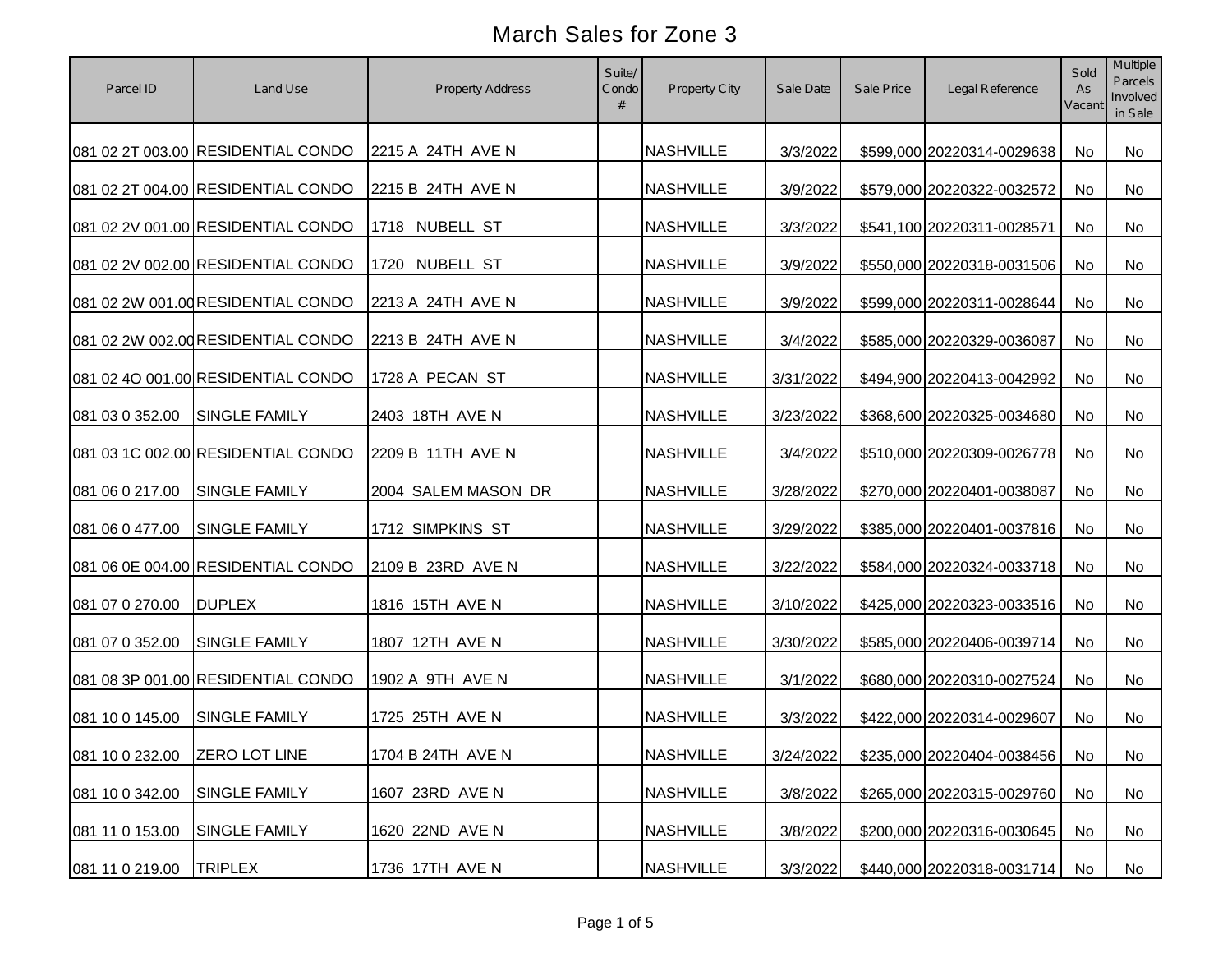| Parcel ID                      | Land Use                                 | Property Address         | Suite/<br>Condo<br># | Property City    | Sale Date | Sale Price | Legal Reference            | Sold<br>As<br>Vacant | Multiple<br>Parcels<br>Involved<br>in Sale |
|--------------------------------|------------------------------------------|--------------------------|----------------------|------------------|-----------|------------|----------------------------|----------------------|--------------------------------------------|
| 081 11 0 515.00                | <b>SINGLE FAMILY</b>                     | 1612 14TH AVE N          |                      | <b>NASHVILLE</b> | 3/8/2022  |            | \$225,000 20220310-0027763 | No                   | <b>No</b>                                  |
| 081 11 0 616.00                | <b>SINGLE FAMILY</b>                     | 1602 B 12TH AVE N        |                      | <b>NASHVILLE</b> | 3/11/2022 |            | \$639,000 20220315-0029758 | No                   | No                                         |
| 081 12 0 090.00                | <b>SINGLE FAMILY</b>                     | 1625 ARTHUR AVE          |                      | <b>NASHVILLE</b> | 3/7/2022  |            | \$630,000 20220311-0028920 | No                   | No                                         |
| 081 15 0 092.00                | <b>SINGLE FAMILY</b>                     | 1902 HEIMAN ST           |                      | <b>NASHVILLE</b> | 3/9/2022  |            | \$250,250 20220321-0032362 | No                   | No                                         |
| 081 15 0 300.00                | <b>SINGLE FAMILY</b>                     | 1705 UNDERWOOD ST        |                      | <b>NASHVILLE</b> | 3/4/2022  |            | \$55,500 20220318-0031451  | No                   | No                                         |
| 090 08 0 129.00                | <b>SINGLE FAMILY</b>                     | 628 JAMES AVE            |                      | <b>NASHVILLE</b> | 3/15/2022 |            | \$349,500 20220325-0034832 | No                   | <b>No</b>                                  |
| 090 08 0 178.00                | <b>SINGLE FAMILY</b>                     | 557 ANNEX AVE            |                      | <b>NASHVILLE</b> | 3/16/2022 |            | \$490,000 20220325-0034477 | No                   | No                                         |
| 090 08 0 221.00                | <b>VACANT RESIDENTIAL</b><br><b>LAND</b> | 0 JAMES AVE              |                      | <b>NASHVILLE</b> | 3/24/2022 |            | \$800,000 20220329-0036003 | Yes                  | Yes                                        |
| 090 08 0 222.00                | <b>VACANT RESIDENTIAL</b><br><b>LAND</b> | 0 JAMES AVE              |                      | NASHVILLE        | 3/24/2022 |            | \$800,000 20220329-0036003 | Yes                  | Yes                                        |
|                                | 090 11 0A 025.00 RESIDENTIAL CONDO       | 515 BASSWOOD AVE         | 25                   | NASHVILLE        | 3/28/2022 |            | \$242,563 20220407-0040305 | No                   | No                                         |
|                                | 090 11 0A 025.00 RESIDENTIAL CONDO       | 515 BASSWOOD AVE         | 25                   | <b>NASHVILLE</b> | 3/28/2022 |            | \$219,420 20220329-0036066 | No                   | No                                         |
|                                | 090 11 0A 088.00 RESIDENTIAL CONDO       | 515 BASSWOOD AVE         | 88                   | <b>NASHVILLE</b> | 3/31/2022 |            | \$100,000 20220412-0042241 | No                   | No                                         |
|                                | 090 11 0B 010.00 RESIDENTIAL CONDO       | 510 BASSWOOD AVE         | 10                   | NASHVILLE        | 3/18/2022 |            | \$253,500 20220331-0037175 | No                   | No                                         |
| 090 12 0 016.00                | <b>SINGLE FAMILY</b>                     | 533 ANNEX AVE            |                      | <b>NASHVILLE</b> | 3/31/2022 |            | \$355,000 20220407-0040395 | No                   | No                                         |
| 090 12 0 108.00                | <b>SINGLE FAMILY</b>                     | 6405 EDSEL DR            |                      | <b>NASHVILLE</b> | 3/4/2022  |            | \$330,000 20220314-0029277 | No                   | <b>No</b>                                  |
| 090 12 0 298.00                | <b>SINGLE FAMILY</b>                     | 6413 FUTURA CT           |                      | <b>NASHVILLE</b> | 3/7/2022  |            | \$600,000 20220310-0027742 | No                   | No                                         |
| 090 12 0B 022.00 SINGLE FAMILY |                                          | 705 WILLIAM HOWARD PL    |                      | <b>NASHVILLE</b> | 3/22/2022 |            | \$425,200 20220331-0037678 | No                   | No                                         |
| 090 12 0B 023.00 SINGLE FAMILY |                                          | 701 WILLIAM HOWARD PL    |                      | <b>NASHVILLE</b> | 3/30/2022 |            | \$460,000 20220407-0040182 | No                   | No                                         |
|                                | 090 12 1A 036.00 RESIDENTIAL CONDO       | <b>BECANNI LN</b><br>423 |                      | <b>NASHVILLE</b> | 3/17/2022 |            | \$646,200 20220328-0035061 | No                   | No                                         |
|                                | 090 12 1A 037.00 RESIDENTIAL CONDO       | 425 BECANNI LN           |                      | <b>NASHVILLE</b> | 3/11/2022 |            | \$674,900 20220321-0032345 | No                   | No                                         |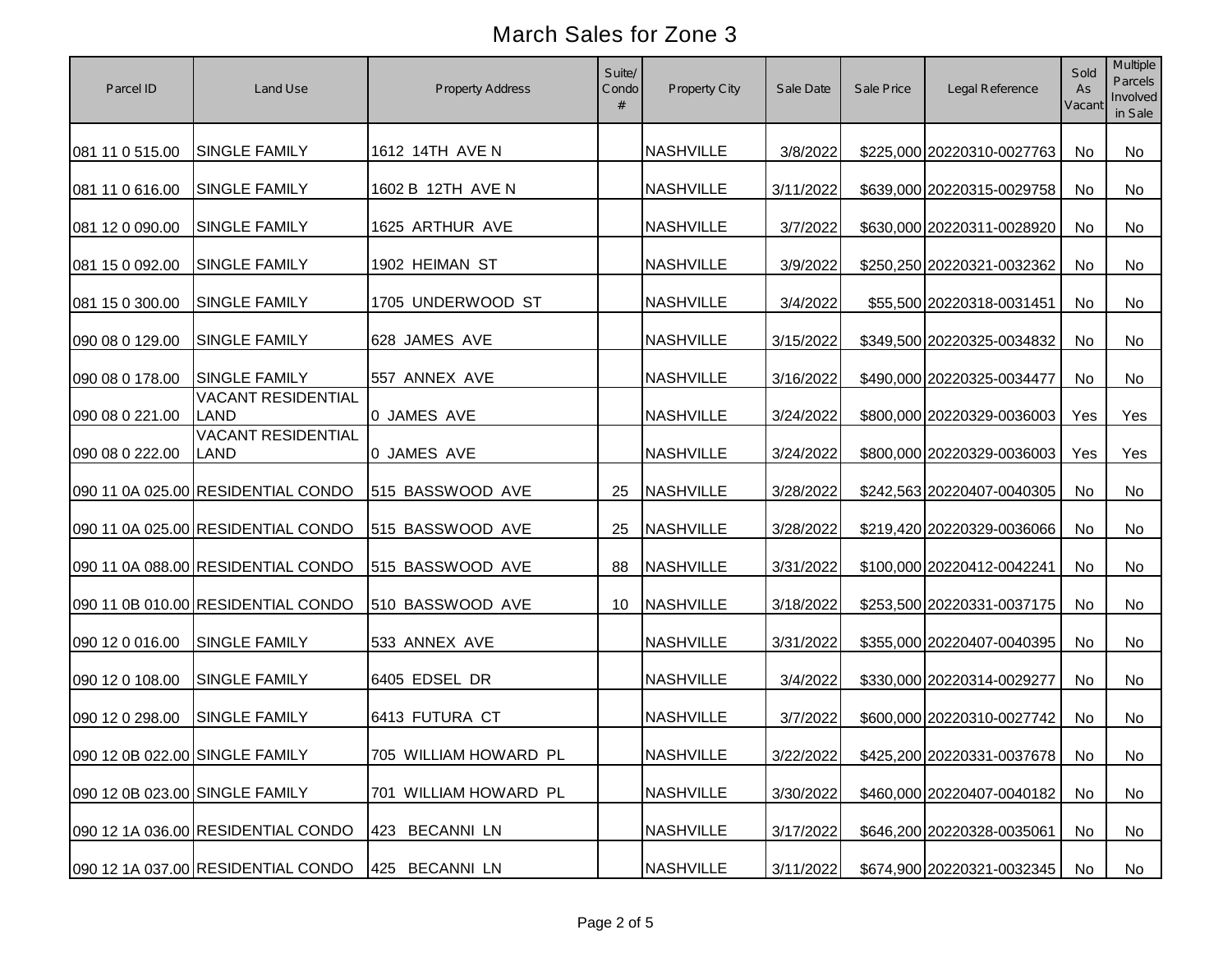| Parcel ID             | Land Use                           | Property Address         | Suite/<br>Condo<br># | Property City    | Sale Date | Sale Price | Legal Reference            | Sold<br>As<br>Vacant | Multiple<br>Parcels<br>Involved<br>in Sale |
|-----------------------|------------------------------------|--------------------------|----------------------|------------------|-----------|------------|----------------------------|----------------------|--------------------------------------------|
| 090 15 0 118.00       | <b>SINGLE FAMILY</b>               | 542 STARLINER DR         |                      | <b>NASHVILLE</b> | 3/15/2022 |            | \$425,000 20220316-0030800 | <b>No</b>            | No                                         |
|                       | 091 01 0T 001.00 RESIDENTIAL CONDO | 6201 LOUISIANA AVE       |                      | <b>NASHVILLE</b> | 3/9/2022  |            | \$400,000 20220318-0031482 | No                   | No                                         |
| 091 02 0 043.00       | <b>SINGLE FAMILY</b>               | 6213 CALIFORNIA AVE      |                      | <b>NASHVILLE</b> | 3/7/2022  |            | \$290,000 20220309-0026898 | No                   | <b>No</b>                                  |
| 091 02 0 187.00       | <b>SINGLE FAMILY</b>               | 6007 NEW YORK AVE        |                      | <b>NASHVILLE</b> | 3/31/2022 |            | \$200,000 20220405-0039242 | No                   | <b>No</b>                                  |
| 091 02 0 319.00       | <b>SINGLE FAMILY</b>               | 5505 A CALIFORNIA AVE    |                      | <b>NASHVILLE</b> | 3/16/2022 |            | \$830,000 20220328-0035343 | No                   | No                                         |
|                       | 091 02 0A 002.01 RESIDENTIAL CONDO | 6114 B PENNSYLVANIA AVE  |                      | <b>NASHVILLE</b> | 3/23/2022 |            | \$750,000 20220401-0037741 | <b>No</b>            | No                                         |
| 091 02 0L 002.01 LAND | <b>VACANT RESIDENTIAL</b>          | 5501 C NEW YORK AVE      |                      | <b>NASHVILLE</b> | 3/10/2022 |            | \$225,000 20220311-0028699 | Yes                  | No                                         |
|                       | 091 02 2L 002.00 RESIDENTIAL CONDO | 1302 61ST AVE N          |                      | <b>NASHVILLE</b> | 3/28/2022 |            | \$810,000 20220406-0039564 | No                   | No                                         |
|                       | 091 02 4O 002.00 RESIDENTIAL CONDO | 5409 B CALIFORNIA AVE    |                      | <b>NASHVILLE</b> | 3/14/2022 |            | \$505,000 20220316-0030667 | No                   | No                                         |
|                       | 091 03 0A 002.00 RESIDENTIAL CONDO | 54TH AVE N<br>1421       |                      | <b>NASHVILLE</b> | 3/3/2022  |            | \$755,000 20220304-0024849 | No                   | No                                         |
|                       | 091 03 0C 054.00 RESIDENTIAL CONDO | 1638 54TH AVE N          |                      | 220 NASHVILLE    | 3/21/2022 |            | \$325,000 20220329-0036039 | No                   | No                                         |
| 091 05 0 016.00       | <b>SINGLE FAMILY</b>               | 660 JAMES AVE            |                      | <b>NASHVILLE</b> | 3/3/2022  |            | \$405,000 20220307-0025699 | No                   | No                                         |
|                       | 091 05 3G 002.00 RESIDENTIAL CONDO | 622 B WACO DR            |                      | <b>NASHVILLE</b> | 3/10/2022 |            | \$750,000 20220314-0029500 | No                   | No                                         |
| 091 06 0 323.00       | <b>SINGLE FAMILY</b>               | 5509 KENTUCKY AVE        |                      | <b>NASHVILLE</b> | 3/21/2022 |            | \$324,500 20220329-0063261 | No                   | No                                         |
| 091 06 0 454.00       | <b>SINGLE FAMILY</b>               | 5609<br>PENNSYLVANIA AVE |                      | <b>NASHVILLE</b> | 3/29/2022 |            | \$850,000 20220407-0040433 | <b>No</b>            | <b>No</b>                                  |
|                       | 091 06 0M 022.00 RESIDENTIAL CONDO | 1511 57TH AVE N          |                      | <b>NASHVILLE</b> | 3/29/2022 |            | \$413,000 20220408-0040759 | <b>No</b>            | <b>No</b>                                  |
|                       | 091 06 1M 001.00 RESIDENTIAL CONDO | 5914 B MORROW RD         |                      | <b>NASHVILLE</b> | 3/3/2022  |            | \$668,000 20220321-0032095 | No                   | No                                         |
|                       | 091 06 1T 005.00 RESIDENTIAL CONDO | 5918 MORROW RD           |                      | <b>NASHVILLE</b> | 3/8/2022  |            | \$900,000 20220311-0028115 | No                   | No                                         |
|                       | 091 06 4L 002.00 RESIDENTIAL CONDO | 5427 KENTUCKY AVE        |                      | <b>NASHVILLE</b> | 3/11/2022 |            | \$621,000 20220318-0031759 | No                   | No                                         |
|                       | 091 06 4M 003.00 RESIDENTIAL CONDO | 5617 A TENNESSEE AVE     |                      | NASHVILLE        | 3/4/2022  |            | \$735,000 20220314-0029387 | No                   | No                                         |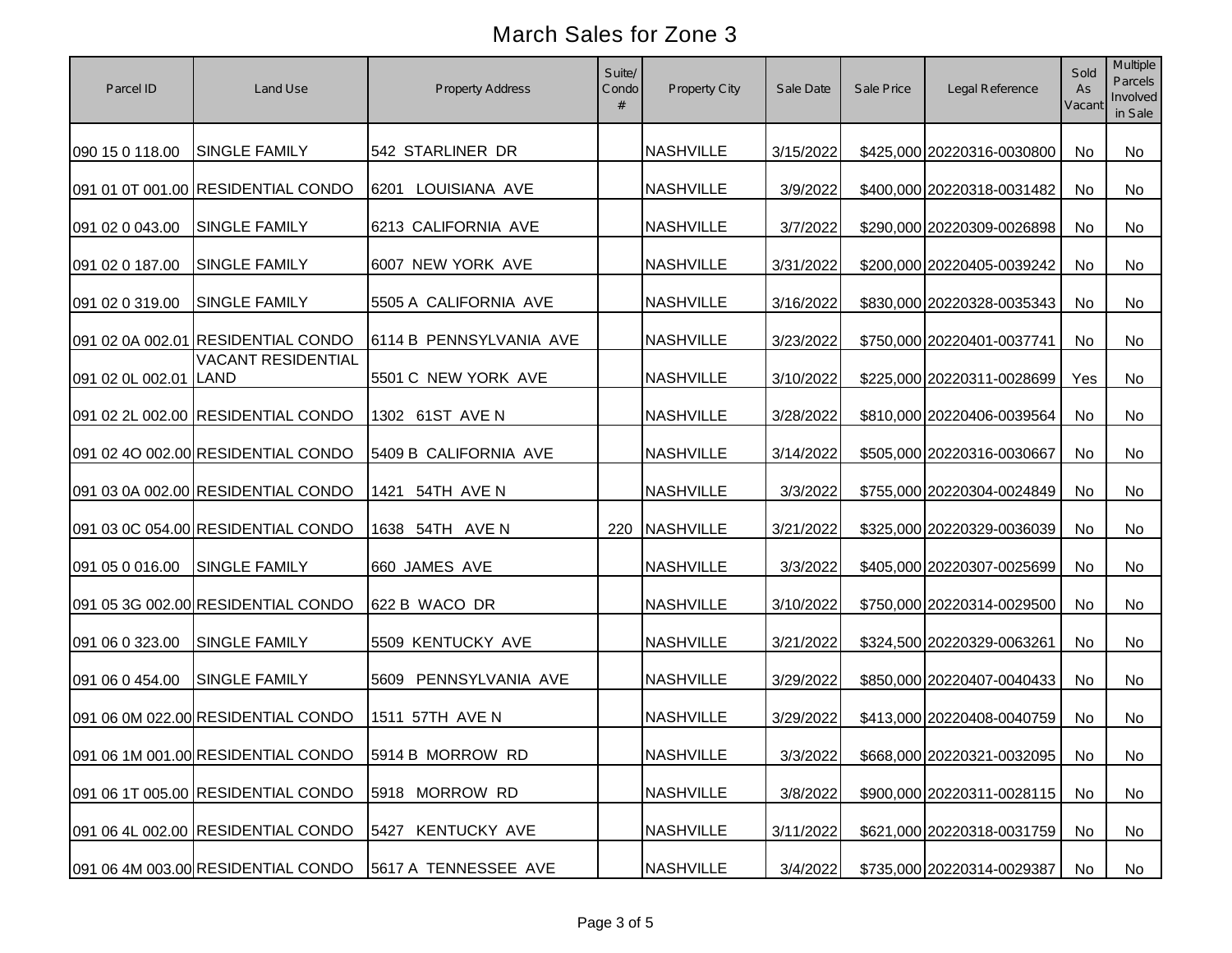| Parcel ID                      | Land Use                           | Property Address     | Suite/<br>Condo<br># | Property City    | Sale Date | Sale Price | Legal Reference            | Sold<br>As<br>Vacant | Multiple<br>Parcels<br>Involved<br>in Sale |
|--------------------------------|------------------------------------|----------------------|----------------------|------------------|-----------|------------|----------------------------|----------------------|--------------------------------------------|
|                                | 091 06 4M 004.00 RESIDENTIAL CONDO | 5617 B TENNESSEE AVE |                      | <b>NASHVILLE</b> | 3/18/2022 |            | \$701,500 20220328-0035072 | No                   | No                                         |
| 091 07 0 311.00                | <b>SINGLE FAMILY</b>               | 5303 MICHIGAN AVE    |                      | <b>NASHVILLE</b> | 3/11/2022 |            | \$350,000 20220314-0029282 | No                   | No                                         |
| 091 07 0 452.00                | <b>SINGLE FAMILY</b>               | 5205 A LOUISIANA AVE |                      | <b>NASHVILLE</b> | 3/23/2022 |            | \$765,100 20220331-0037167 | <b>No</b>            | <b>No</b>                                  |
|                                | 091 07 0D 006.00 RESIDENTIAL CONDO | 5109 B MICHIGAN AVE  |                      | <b>NASHVILLE</b> | 3/19/2022 |            | \$472,000 20220330-0036890 | <b>No</b>            | <b>No</b>                                  |
|                                | 091 07 4G 001.00 RESIDENTIAL CONDO | 4800 A KENTUCKY AVE  |                      | <b>NASHVILLE</b> | 3/1/2022  |            | \$920,000 20220303-0024583 | No                   | No                                         |
| 091 07 41 002.00               | <b>RESIDENTIAL CONDO</b>           | 4708 B KENTUCKY AVE  |                      | <b>NASHVILLE</b> | 3/14/2022 |            | \$685,000 20220325-0034827 | No                   | No                                         |
| 091 08 0 280.00                | <b>SINGLE FAMILY</b>               | 904 42ND AVE N       |                      | <b>NASHVILLE</b> | 3/17/2022 |            | \$530,000 20220329-0036114 | No                   | No                                         |
| 091 08 0 362.00                | <b>SINGLE FAMILY</b>               | 4501 MICHIGAN AVE    |                      | <b>NASHVILLE</b> | 3/18/2022 |            | \$815,000 20220405-0039398 | No                   | No                                         |
|                                | 091 08 0Y 001.00 RESIDENTIAL CONDO | 40TH AVE N<br>803    |                      | <b>NASHVILLE</b> | 3/25/2022 |            | \$812,500 20220328-0035232 | No                   | No                                         |
|                                | 091 08 0Y 002.00 RESIDENTIAL CONDO | 805 40TH AVE N       |                      | <b>NASHVILLE</b> | 3/25/2022 |            | \$812,500 20220328-0035244 | No                   | No                                         |
|                                | 091 08 0Z 001.00 RESIDENTIAL CONDO | 4004 CLIFTON AVE     |                      | <b>NASHVILLE</b> | 3/11/2022 |            | \$624,900 20220323-0033393 | No                   | No                                         |
|                                | 091 08 0Z 002.00 RESIDENTIAL CONDO | 4006 CLIFTON AVE     |                      | <b>NASHVILLE</b> | 3/15/2022 |            | \$670,000 20220324-0033996 | No                   | No                                         |
|                                | 091 09 0R 001.00 RESIDENTIAL CONDO | 5914 C MAXON AVE     |                      | <b>NASHVILLE</b> | 3/30/2022 |            | \$720,000 20220405-0039214 | No                   | No                                         |
| 091 10 0 463.00                | <b>SINGLE FAMILY</b>               | 5825 ROBERTSON AVE   |                      | <b>NASHVILLE</b> | 3/15/2022 |            | \$683,900 20220321-0032352 | No                   | <b>No</b>                                  |
| 091 11 0 083.00                | <b>SINGLE FAMILY</b>               | 4704 ILLINOIS AVE    |                      | <b>NASHVILLE</b> | 3/24/2022 |            | \$600,000 20220331-0037494 | No                   | <b>No</b>                                  |
| 091 11 0 424.00                | <b>SINGLE FAMILY</b>               | 709 A 49TH AVE N     |                      | <b>NASHVILLE</b> | 3/21/2022 |            | \$740,000 20220401-0037719 | <b>No</b>            | <b>No</b>                                  |
| 091 12 0 306.00 SINGLE FAMILY  |                                    | 4606 A INDIANA AVE   |                      | <b>NASHVILLE</b> | 3/28/2022 |            | \$695,000 20220407-0040190 | No                   | No                                         |
| 091 13 0 116.00                | <b>SINGLE FAMILY</b>               | 522 STEVENSON ST     |                      | <b>NASHVILLE</b> | 3/14/2022 |            | \$121,000 20220328-0035763 | No                   | No                                         |
|                                | 091 13 1R 002.00 RESIDENTIAL CONDO | 502 B CROLEY DR      |                      | <b>NASHVILLE</b> | 3/25/2022 |            | \$679,000 20220331-0037309 | No                   | No                                         |
| 091 13 1Y 001.00 SINGLE FAMILY |                                    | 6326 A PATTON AVE    |                      | <b>NASHVILLE</b> | 3/2/2022  |            | \$550,000 20220407-0040295 | No                   | No                                         |